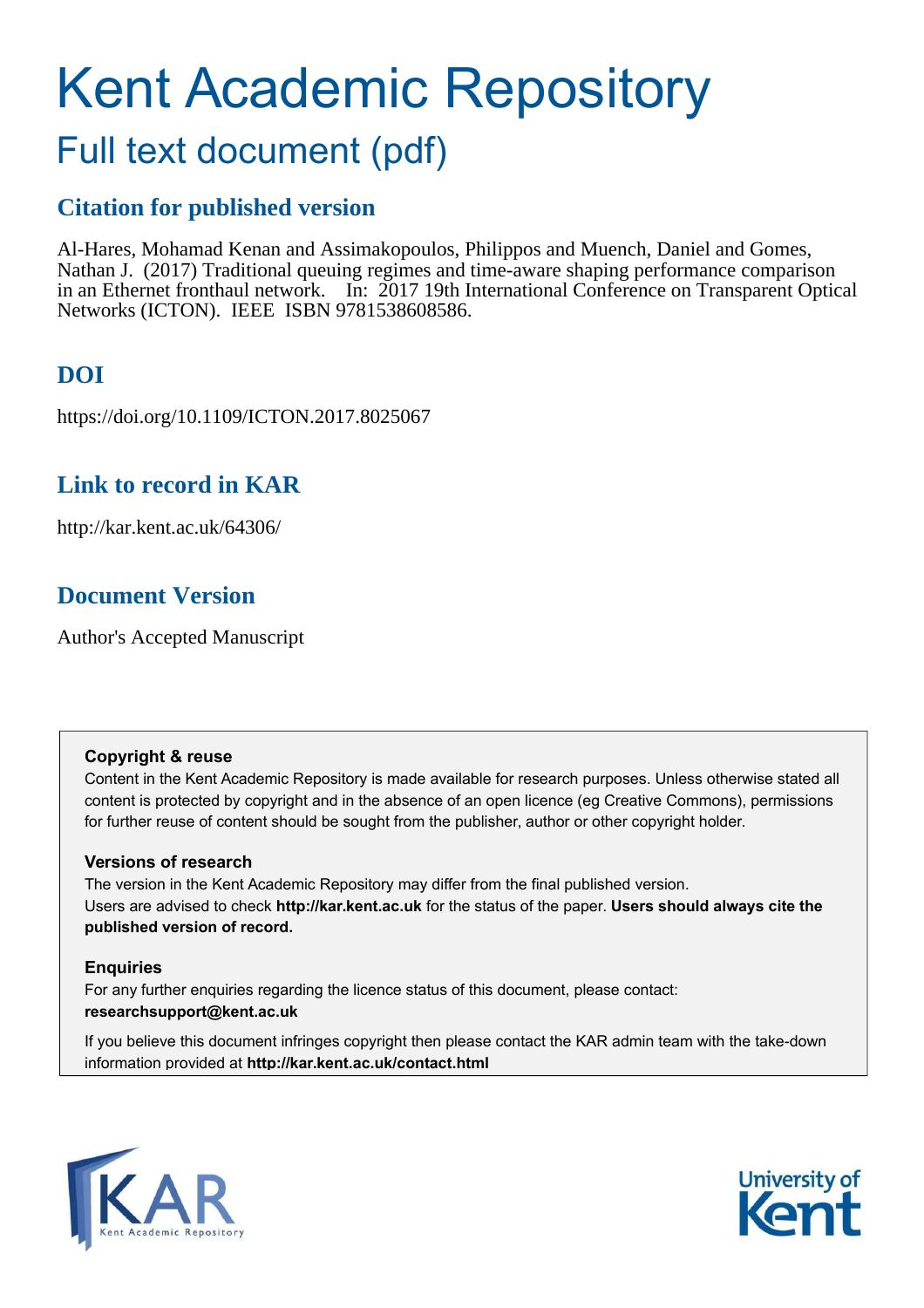### **Traditional Queuing Regimes and Time-aware Shaping Performance Comparison in an Ethernet Fronthaul Network**

**Mohamad Kenan Al-Hares<sup>1</sup> , Philippos Assimakopoulos<sup>1</sup> , Daniel Muench<sup>2</sup> and Nathan J. Gomes<sup>1</sup>**

*<sup>1</sup>Communications Research Group, University of Kent, Canterbury, UK* 

*<sup>2</sup>ADVA Optical Networking SE, Munich, Germany* 

#### **ABSTRACT**

This paper compares the performance of traditional priority-based queuing regimes with a time-aware shaping scheduler in an Ethernet fronthaul. Different use-cases are considered for the high and low priority traffic generation, which are made to represent precision-time prorotol traffic and traffic originating from different LTE functional subdivisions (function splits) respectively. It is shown that that the relative performance characteristics of the three scheduling regimes depend strongly on the utilization of the fronthaul links where contention is taking place and on the traffic generation characteristics of the different traffic sources. **Keywords:** Fronthaul, C-RAN, LTE, Ethernet, Background traffic.

#### **1. INTRODUCTION**

Traditional centralised (or cloud) radio access networks (C-RANs) will not be able to scale to the data rates envisioned for next generation mobile networks. This being a result of implementing a centralised LTE functional subdivision, traditionally between a baseband processing unit, located centrally, and a remote radio head that is located remotely [1]. Data exchanged over such a fronthaul network is on the form of In-phase and Quadrature (IQ) radio samples resulting in very high data rates that do not scale with the cell load. The implementation of additional functional subdivisions (or function splits) has been proposed as a means of solving the scalability problem and obtaining statistical multiplexing gains [2-4]. Standardisation bodies such as the 3GPP [5] as well as other interest groups [4] are in the process of identifying a number of candidate splits for the future mobile network. An additional potential driver for scalability and cost reductions is Ethernet technology [6, 7]. The ubiquity of Ethernet equipment and its ability to provide operational and structural convergence will play an important role in the roll out of new  $5<sup>th</sup>$  generation (5G) services. However, envisioned 5G use cases will have very tight latency and latency variation constraints. To this extend a number of time sensitive networking profiles (TSN) are being considered. The IEEE802.1CM group is in the process of defining profiles for TSN in Ethernet fronthauling [8]. These include strict priority (SP), a more traditional priority-based scheduling regime, and pre-emption. However, both profiles are defined for the traditional IQ-based fronthaul. Implementation of new function splits will result in an increase in the number of traffic flows, originating from the data plane, the timing plane (e.g. precision-time protocol, *PTP*), and the control, and management (C&M) plane. Furthermore, these flows will have different characteristics. The advanced-type schedulers that are being considered for the Ethernet fronthaul, might suffer from increased end-to-end latencies while others might not be able to scale to the numbers of flows. It is interesting then to compare the performance of these scheduling regimes with more traditional ones. Defining use-cases where the latter can be used can lead to higher traffic management flexibility in future fronthaul implementations.

#### **2. STRICT PRIORITY AND WEIGHTED ROUND ROBIN QUEUING REGIMES**

This section introduces the three types of schedulers that will be compared in Section 4. Two are traditional Ethernet schedulers, weighted-round robin (WRR) and strict priority (SP) [9]. However the latter has gained interest recently as it is being considered by Ethernet fronthaul standardisation. The advanced scheduler is a timeaware shaper (TAS) implementation based on IEEE802.1Qbv [10]. SP and WRR are readily configured for use in OPNET as models already exist for them, while the TAS model is implemented in OPNET.

#### **2.1 Strict Priority (SP)**

With SP, queues transmit their packets in order of priority. As a result, a lower priority queue will not transmit until a higher priority queue has been completely serviced by the scheduler (i.e. the queue is now empty). SP is beneficial for high priority traffic but can lead to starvation of lower priority traffic flows.

#### **2.2 Weighted Round Robin (WRR)**

With a frame-based WRR scheduler, each queue is allowed to transmit a specific number of frames in every transmission round. This queuing regime is fairer than the SP regime. Each queue is assigned a weight, which corresponds to the number of frames that it can transmit before it must cede transmission to other queues. Increasing the number of transmitted streams will reduce the share of each stream in the link since each stream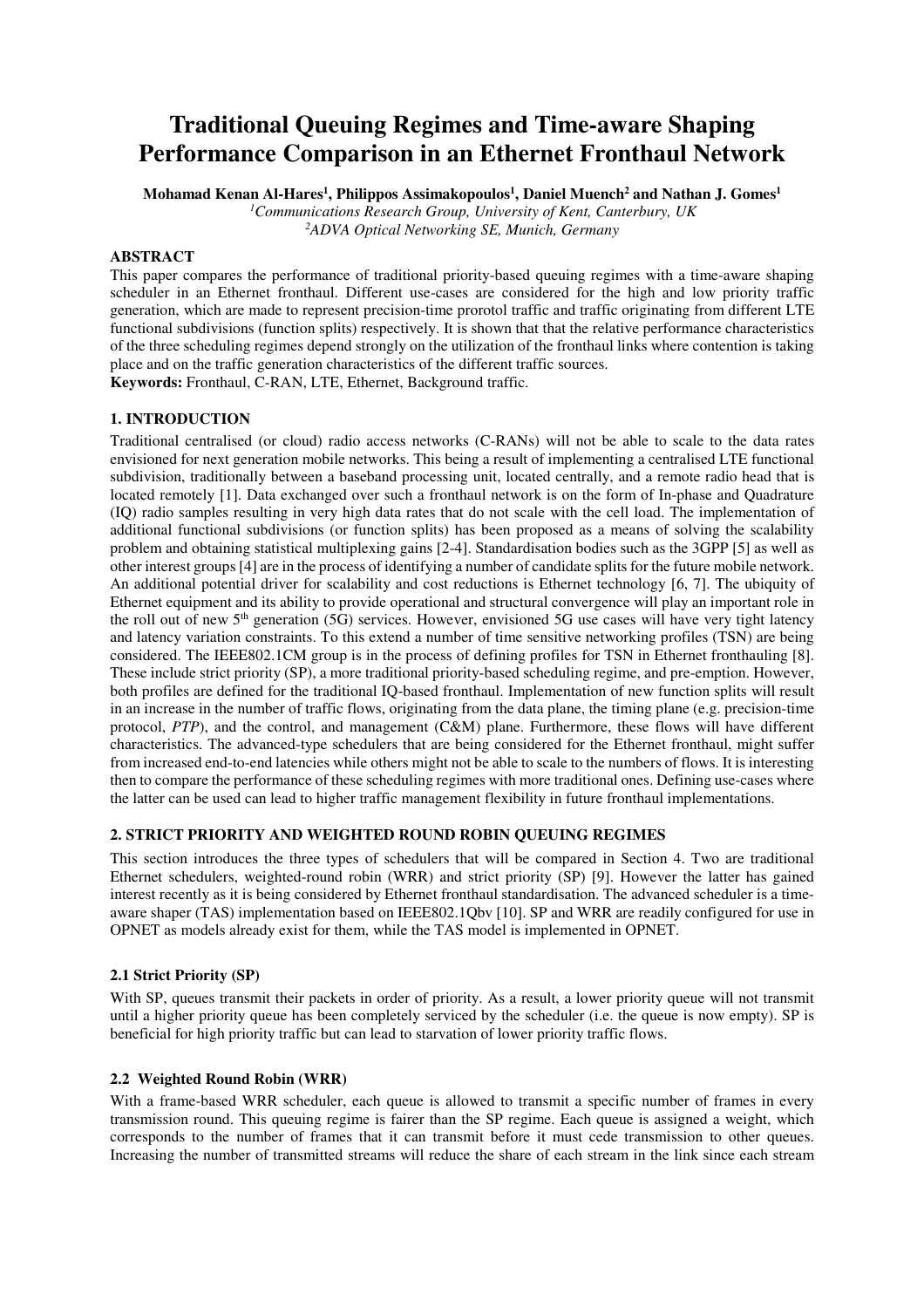will be allocated a smaller percentage in the link resources. Note that SP can be considered as a special case of WRR with a weight equal to zero for the lower priority stream(s).

#### **2.3 Time-Aware Shaper (TAS)**

The main concept of the TAS is to allow transmissions from port queues in network bridges and traffic sources based on explicit time scheduling. The total transmission time (i.e. encompassing all traffic sources) is divided into sections and subsections where individual queues are allowed to transmit. In essence, the port queues are "gated" according to the window section boundaries. A protected section (PS) and subsections (PSS) within (if applicable), are assigned to high priority streams while a best effort section (BES) and subsections (PSS) within (if applicable), to the lower priority streams. A generic layout of the different sections and subsections that make up the transmission window (TW) is shown in Fig. 1. Note that for this scheme to work a level of time synchronisation is implied. A guard period (GP), in essence an idle time where all transmissions cease, is used to ensure that best-effort traffic does not overrun into the protected section.

The implementation of TAS in OPNET is shown in Fig. 2. The window sections are implemented in the mediaaccess control (MAC) layer of the Ethernet switch. A packet received in one of the input ports is inserted into a queue while its reception time is used to identify whether it is received within its section (or subsection). If it is, it is forwarded to the output port queue and transmitted over the link. If it is not, then the packet is dropped. On the sending station side, windows are also defined so that packets that are generated by the application layer are only sent if they are received by the station MAC layer within their allocated sections. If they are not, they are buffered and their transmission deferred for the next transmission window. The two traffic sources (traffic generator 1, *TG1* and traffic generator 2, *TG2*) are assigned different virtual-local area identifiers (VLAN IDs) which take effect in the switch (i.e. a port-based VLAN configuration). The first switch implements the scheduling and is followed by a second switch with a trunk link between them that allows both VLANs to pass through. The WRR and SP schedulers are applied in the output port queues of the first switch. The second switch is then followed by the receiving stations. All links are optical 1 GbE (gigabit-Ethernet).



*Fig.1. Generic window section and subsection plan based on IEEE 802.1Qbv.* 



*Fig.2. TAS implementation in OPNET.*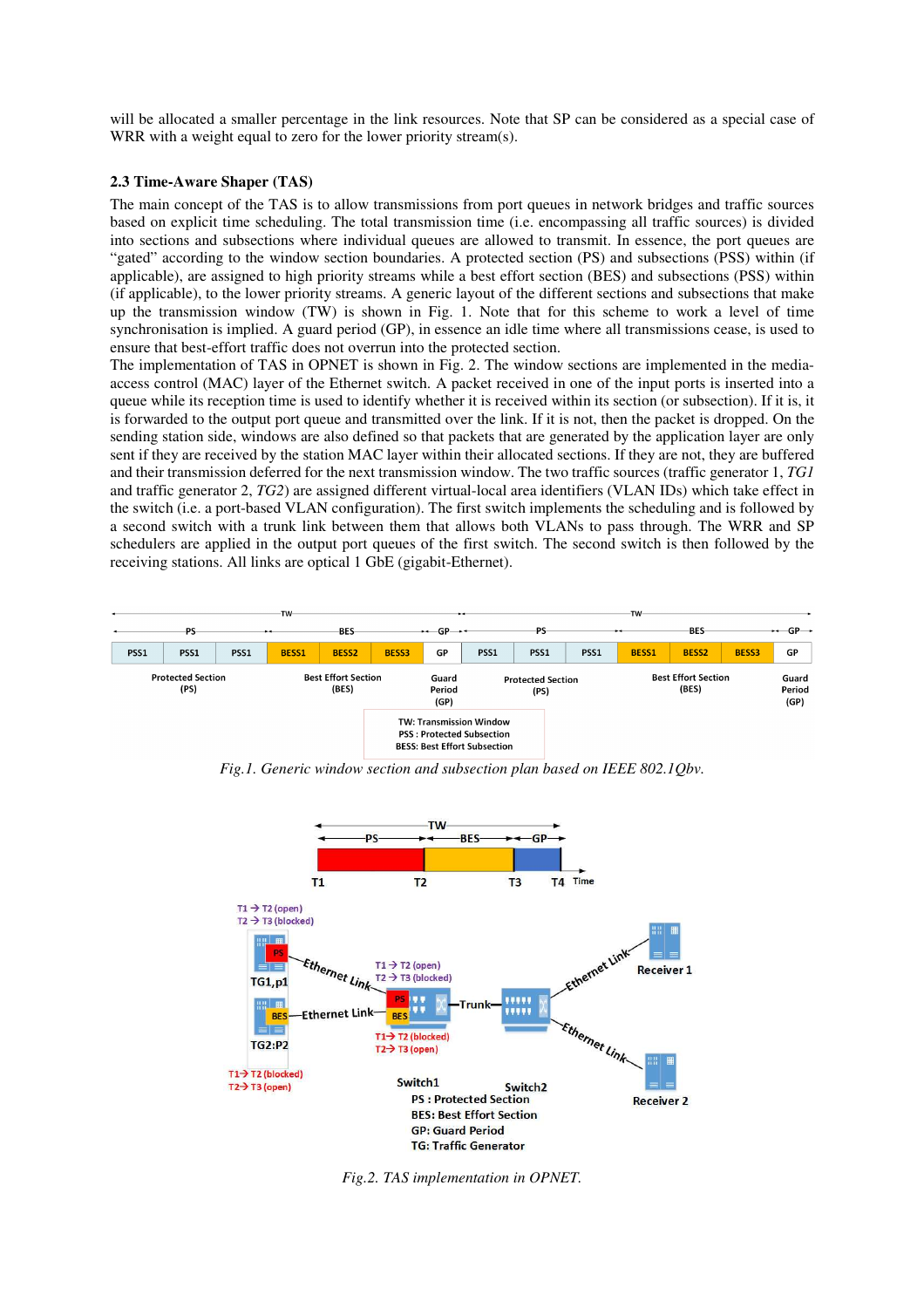#### **3. MEASUREMENT RESULTS**

For the results presented in this Section, the high priority traffic is a PTPv2-emulating stream generated by traffic generator TG1 and is composed of 32 timing messages per second per PTP slave (Receiver 1). The number of slave stations is 50 (these are modelled through the amount of traffic generated and the corresponding utilization in the trunk and not as separate receivers) while each PTP 'sync' message is formed as a 68 octet frame. Note that the amount of background traffic that shares the trunk link with the PTP traffic may not correspond to the same number of receiving stations. The background traffic is made to represent the traffic produced by a functional split at the LTE MAC/PHY interface. In such a split, transport blocks, each corresponding to a different user, are produced at the beginning of each LTE subframe (1 ms, corresponding to the scheduling resolution of LTE). The weights used for WRR are 8:1, 8:4, 8:6 and 8:8 with the higher weight corresponding to the high priority traffic. The performance comparisons presented here are based on the frame-delay variation (FDV) experienced by the

PTP traffic. FDV can have detrimental effects in the PTP timestamping accuracy.

Fig. 3(a) shows the results for the background traffic configured with a constant frame size (1000 octets), constant burst size (10 frames per burst) and an inter-frame gap of 30 µs. While for the results of Fig. 3(b), the background traffic is configured with a variable burst size following a uniform distribution (1-10 frames).

It can be seen that both WRR and SP schemes result in the same performance irrespective of the weights used for WRR. Note that only one WRR trace is shown here as the traces for all weights overlap. This is a result of a combination of two factors. The first is that the aggregate traffic data rate (trunk utilisation) is low. The second is that the high priority traffic is constant frame rate and thus when it contents with the low priority traffic only a single frame will be affected at any given time.

Furthermore, the worst-case performance for TAS in terms of both an average and peak FDV, is equivalent to the SP and WRR performance. But as the GP is increased, the peak and average FDV reduce consistently. Zero FDV is achieved for a GP that is equivalent to a full background frame serialisation delay  $(8 \,\mu s)$ . The step-like behaviour for the TAS results is an effect of the resizing of the BES in order to accommodate the GP (i.e. the TW remains constant). As the GP is increased, there is no change in FDV until the GP "eliminates" the frame from the burst that is closer (in time) to the GP boundary. This can be seen in Fig.3(a) where both the burst and frame sizes are kept constant, by observing that the step changes for the peak FDV occur at GP values that when added to the corresponding FDVs are approximately equal to one background frame serialisation. The same relation is not observed in Fig3(b) where the burst size is random, as the random generator seed values are changed from one simulation run to the next.



*Fig.3. High priority traffic emulating PTP transmissions and background traffic with constant frame size and (a) constant burst size and (b) variable burst size.* 

#### **4. CONCLUSIONS**

A comparison between two traditional priority-based scheduling regimes, strict priority (SP) and weighted-round robin (WRR) with a time-aware shaper implementation based on IEEE802.1Qbv is presented. All three schedulers are modelled/configured in OPNET. The high priority traffic is made to represent a PTP traffic stream, while the low priority traffic a stream produced by an LTE MAC/PHY split. Frame delay variation results are presented and are used to show that the relative performance characteristics of the three scheduling regimes depend strongly on the utilisation of the links where contention is taking place and on the traffic generation characteristics of the individual traffic sources. Scheduling regimes like the ones presented here will play an important role in nextgeneration mobile network fronthauls in ensuring the timely delivery of traffic flows with high latency and latency variation constraints. The results presented here are more applicable for fronthaul networks with low levels of